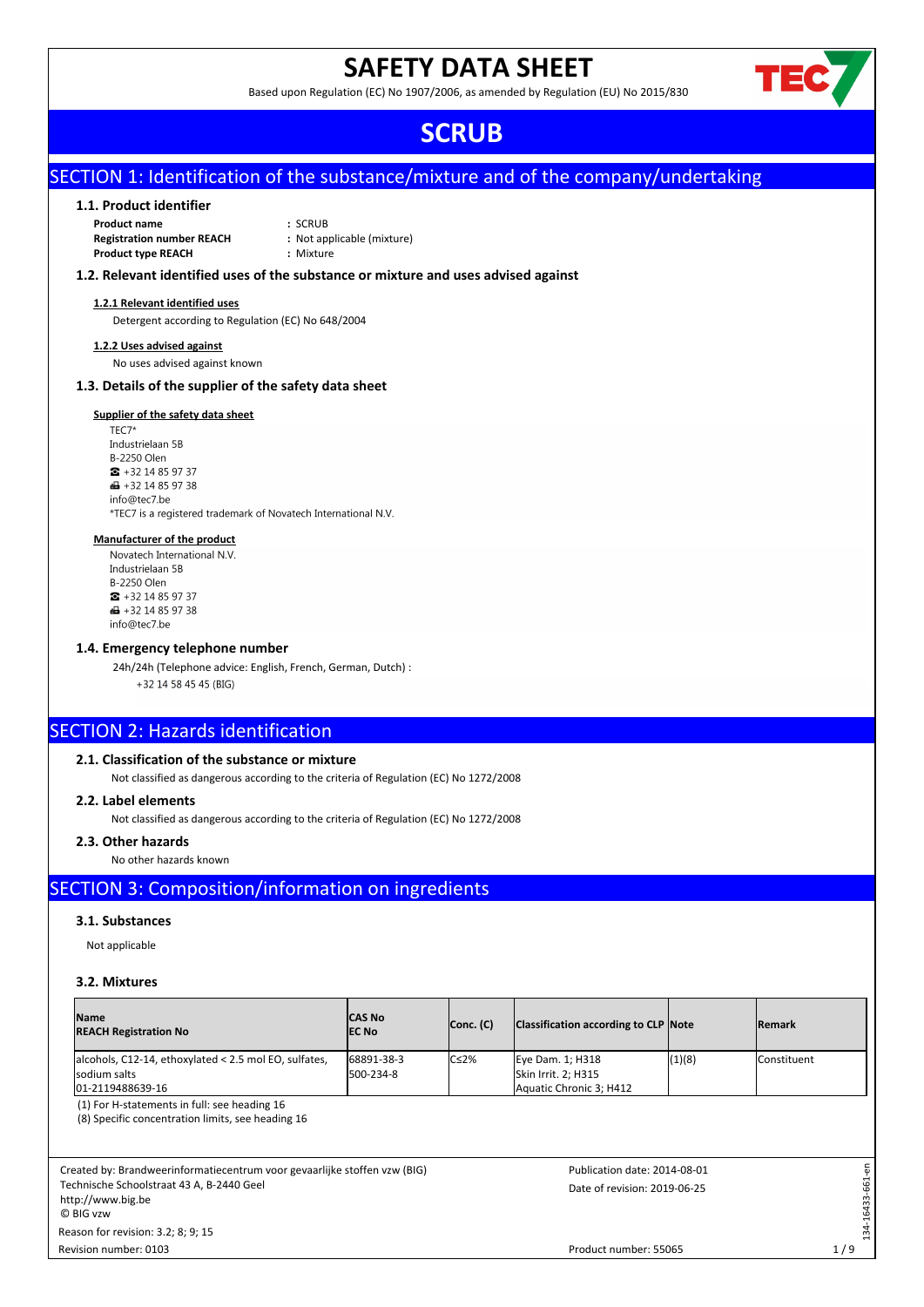# SECTION 4: First aid measures

### **4.1. Description of first aid measures**

#### **General:**

If you feel unwell, seek medical advice.

## **After inhalation:**

Remove the victim into fresh air. Respiratory problems: consult a doctor/medical service.

#### **After skin contact:**

Rinse with water. Do not apply (chemical) neutralizing agents without medical advice. Soap may be used. Take victim to a doctor if irritation persists.

#### **After eye contact:**

Rinse with water. Do not apply (chemical) neutralizing agents without medical advice. Remove contact lenses, if present and easy to do. Continue rinsing. Take victim to an ophthalmologist if irritation persists.

#### **After ingestion:**

Rinse mouth with water. Do not apply (chemical) neutralizing agents without medical advice. Consult a doctor/medical service if you feel unwell.

#### **4.2. Most important symptoms and effects, both acute and delayed**

**4.2.1 Acute symptoms After inhalation:** No effects known. **After skin contact:** No effects known. **After eye contact:** Redness of the eye tissue. **After ingestion:** Vomiting. Diarrhoea. Headache. Abdominal pain. Disturbances of consciousness. **4.2.2 Delayed symptoms** No effects known.

# **4.3. Indication of any immediate medical attention and special treatment needed**

If applicable and available it will be listed below.

# SECTION 5: Firefighting measures

#### **5.1. Extinguishing media**

#### **5.1.1 Suitable extinguishing media:**

Small fire: Quick-acting ABC powder extinguisher, Quick-acting BC powder extinguisher, Quick-acting class B foam extinguisher, Quick-acting CO2 extinguisher.

Major fire: Class B foam (not alcohol-resistant).

#### **5.1.2 Unsuitable extinguishing media:**

Small fire: Water (quick-acting extinguisher, reel); risk of puddle expansion. Major fire: Water; risk of puddle expansion.

### **5.2. Special hazards arising from the substance or mixture**

In case of fire: possible release of toxic/corrosive gases/vapours.

#### **5.3. Advice for firefighters**

**5.3.1 Instructions:**

No specific fire-fighting instructions required.

**5.3.2 Special protective equipment for fire-fighters:**

Gloves. Protective clothing. Heat/fire exposure: compressed air/oxygen apparatus.

# SECTION 6: Accidental release measures

### **6.1. Personal precautions, protective equipment and emergency procedures**

No naked flames.

- **6.1.1 Protective equipment for non-emergency personnel**
	- See heading 8.2

**6.1.2 Protective equipment for emergency responders** Gloves. Protective clothing.

Suitable protective clothing

See heading 8.2

## **6.2. Environmental precautions**

Contain released product.

# **6.3. Methods and material for containment and cleaning up**

Take up liquid spill into absorbent material. Scoop absorbed substance into closing containers. Clean contaminated surfaces with an excess of water. Wash clothing and equipment after handling.

## **6.4. Reference to other sections**

See heading 13.

Reason for revision: 3.2; 8; 9; 15

Date of revision: 2019-06-25 Publication date: 2014-08-01

Revision number: 0103

Product number: 55065 2/9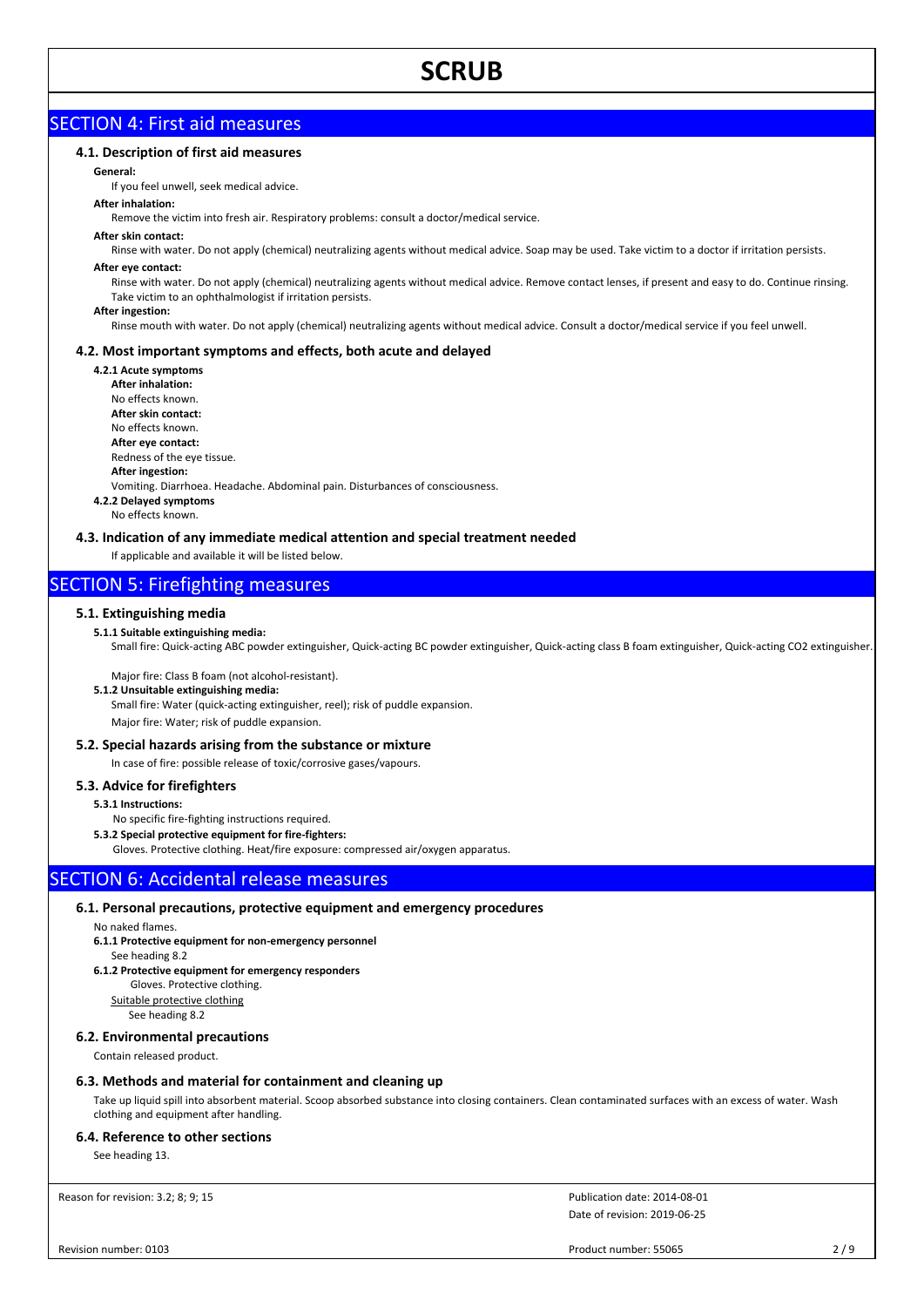# SECTION 7: Handling and storage

The information in this section is a general description. If applicable and available, exposure scenarios are attached in annex. Always use the relevant exposure scenarios that correspond to your identified use.

## **7.1. Precautions for safe handling**

Keep away from naked flames/heat. Observe normal hygiene standards. Keep container tightly closed.

#### **7.2. Conditions for safe storage, including any incompatibilities**

#### **7.2.1 Safe storage requirements:**

Storage temperature: < 50 °C. Protect against frost. Keep out of direct sunlight. Keep container in a well-ventilated place. Meet the legal requirements. **7.2.2 Keep away from:**

Heat sources.

- **7.2.3 Suitable packaging material:**
- No data available
- **7.2.4 Non suitable packaging material:** No data available

### **7.3. Specific end use(s)**

# SECTION 8: Exposure controls/personal protection

#### **8.1. Control parameters**

#### **8.1.1 Occupational exposure**

**a) Occupational exposure limit values**

If limit values are applicable and available these will be listed below.

#### **b) National biological limit values**

If limit values are applicable and available these will be listed below.

**8.1.2 Sampling methods**

If applicable and available it will be listed below.

#### **8.1.3 Applicable limit values when using the substance or mixture as intended**

If limit values are applicable and available these will be listed below.

## **8.1.4 Threshold values**

#### **DNEL/DMEL - Workers**

alcohols, C12-14, ethoxylated < 2.5 mol EO, sulfates, sodium salts

| Effect level (DNEL/DMEL) | 'Type                                 | <b>Nalue</b>          | <b>IRemark</b> |
|--------------------------|---------------------------------------|-----------------------|----------------|
| DNEL                     | Long-term systemic effects inhalation | $1175 \text{ mg/m}^3$ |                |
|                          | Long-term systemic effects dermal     | 2750 mg/kg bw/day     |                |
|                          | Long-term local effects dermal        | $132 \mu g/cm^2$      |                |

#### **DNEL/DMEL - General population**

alcohols, C12-14, ethoxylated < 2.5 mol EO, sulfates, sodium salts

| Effect level (DNEL/DMEL) | <b>Type</b>                           | <b>Value</b>              | <b>IRemark</b> |
|--------------------------|---------------------------------------|---------------------------|----------------|
| <b>DNEL</b>              | Long-term systemic effects inhalation | $52 \text{ mg/m}^3$       |                |
|                          | Long-term systemic effects dermal     | 1650 mg/kg bw/day         |                |
|                          | Long-term local effects dermal        | $179 \mu g/cm^2$          |                |
|                          | Long-term systemic effects oral       | $15 \text{ mg/kg}$ bw/day |                |

#### **PNEC**

alcohols, C12-14, ethoxylated < 2.5 mol EO, sulfates, sodium salts

| <b>Compartments</b>                 | <b>Value</b>            | <b>Remark</b> |  |  |  |  |
|-------------------------------------|-------------------------|---------------|--|--|--|--|
| Fresh water                         | $0.24$ mg/l             |               |  |  |  |  |
| Marine water                        | $0.024$ mg/l            |               |  |  |  |  |
| Fresh water (intermittent releases) | $0.071$ mg/l            |               |  |  |  |  |
| <b>STP</b>                          | 10 g/l                  |               |  |  |  |  |
| Fresh water sediment                | 0.917 mg/kg sediment dw |               |  |  |  |  |
| Marine water sediment               | 0.092 mg/kg sediment dw |               |  |  |  |  |
| Soil                                | 7.5 mg/kg soil dw       |               |  |  |  |  |

#### **8.1.5 Control banding**

If applicable and available it will be listed below.

#### **8.2. Exposure controls**

The information in this section is a general description. If applicable and available, exposure scenarios are attached in annex. Always use the relevant exposure scenarios that correspond to your identified use.

#### **8.2.1 Appropriate engineering controls**

Keep away from naked flames/heat. Measure the concentration in the air regularly. Carry operations in the open/under local exhaust/ventilation or with respiratory protection.

#### **8.2.2 Individual protection measures, such as personal protective equipment**

Observe normal hygiene standards. Do not eat, drink or smoke during work.

#### a) Respiratory protection:

High gas/vapour concentration: full face mask with filter type A.

#### b) Hand protection:

Protective gloves against chemicals (EN 374).

Reason for revision: 3.2; 8; 9; 15

Date of revision: 2019-06-25 Publication date: 2014-08-01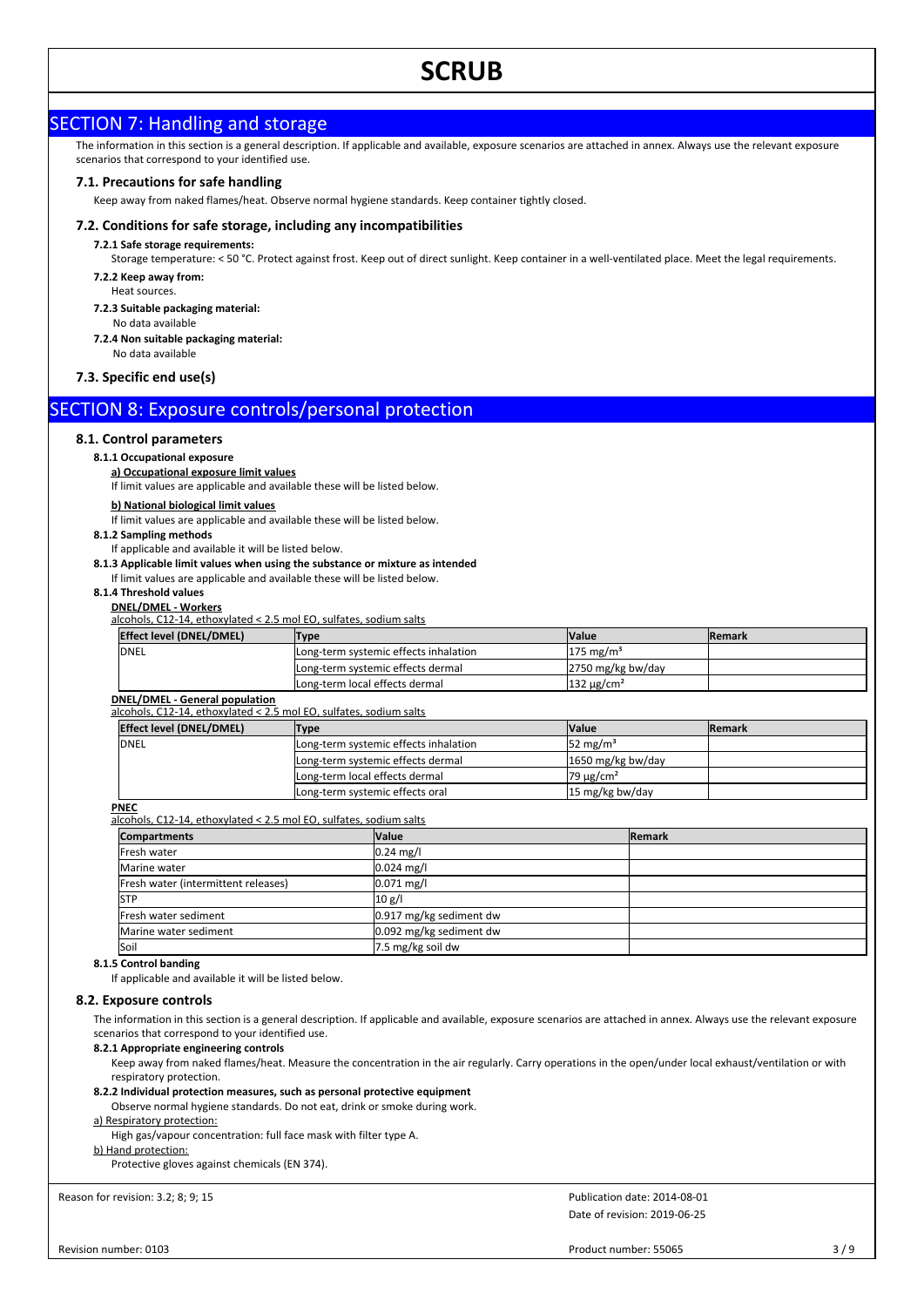| l Materials    | l Measured<br>breakthrough time |           | l Protection index |  |
|----------------|---------------------------------|-----------|--------------------|--|
| nitrile rubber | >480 minutes                    | $0.35$ mm | Class 6            |  |

c) Eye protection: Not required for normal conditions of use.

d) Skin protection:

Protective clothing.

**8.2.3 Environmental exposure controls:**

See headings 6.2, 6.3 and 13

# SECTION 9: Physical and chemical properties

# **9.1. Information on basic physical and chemical properties**

| Physical form               | Liquid                                                 |
|-----------------------------|--------------------------------------------------------|
| Odour                       | Characteristic odour                                   |
| Odour threshold             | No data available                                      |
| Colour                      | No data available on colour                            |
| Particle size               | Not applicable (liquid)                                |
| <b>Explosion limits</b>     | No data available in the literature                    |
| Flammability                | Not classified as flammable                            |
| Log Kow                     | Not applicable (mixture)                               |
| Dynamic viscosity           | 9000 mPa.s; 20 °C                                      |
| Kinematic viscosity         | 7200 mm <sup>2</sup> /s; 20 °C                         |
| Melting point               | lo °c                                                  |
| <b>Boiling point</b>        | 100 °C - 360 °C                                        |
| Evaporation rate            | 0.3 ; Butyl acetate                                    |
| Relative vapour density     | >1                                                     |
| Vapour pressure             | 23.32 hPa; 20 °C                                       |
| Solubility                  | Water; insoluble                                       |
| Relative density            | 1.3:20 °C                                              |
| Decomposition temperature   | No data available in the literature                    |
| Auto-ignition temperature   | No data available in the literature                    |
| Flash point                 | No data available in the literature                    |
| <b>Explosive properties</b> | No chemical group associated with explosive properties |
| Oxidising properties        | No chemical group associated with oxidising properties |
| pH                          | 8.0                                                    |

## **9.2. Other information**

Absolute density 1250 kg/m<sup>3</sup> ; 20 °C

# SECTION 10: Stability and reactivity

### **10.1. Reactivity**

No data available.

### **10.2. Chemical stability**

Stable under normal conditions.

# **10.3. Possibility of hazardous reactions**

No data available.

# **10.4. Conditions to avoid**

**Precautionary measures**

Keep away from naked flames/heat.

# **10.5. Incompatible materials**

No data available.

## **10.6. Hazardous decomposition products**

No data available.

# SECTION 11: Toxicological information

## **11.1. Information on toxicological effects**

#### **11.1.1 Test results**

**Acute toxicity**

# **SCRUB**

No (test)data on the mixture available Judgement is based on the relevant ingredients

Reason for revision: 3.2; 8; 9; 15

Date of revision: 2019-06-25 Publication date: 2014-08-01

Revision number: 0103

Product number: 55065 4/9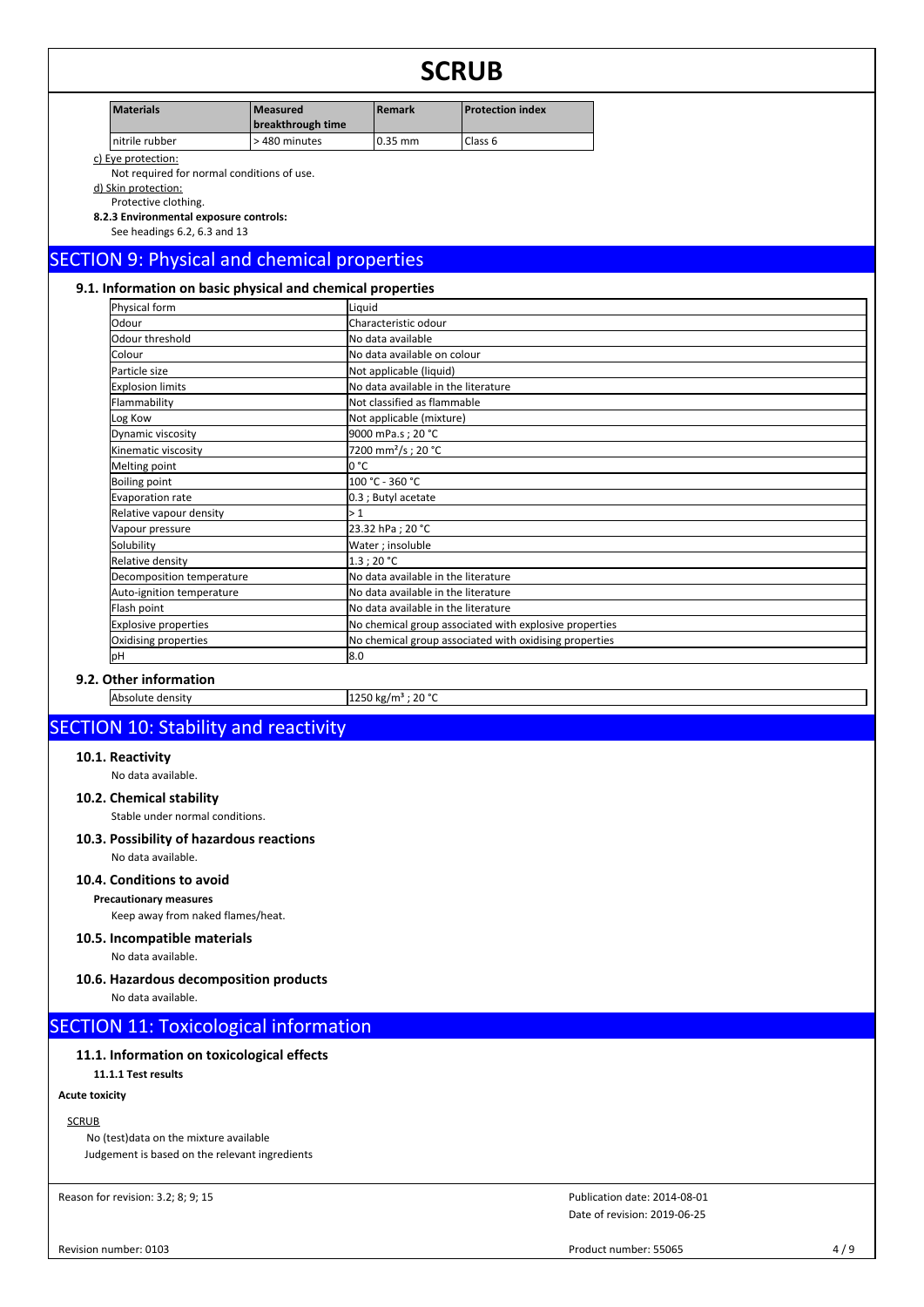alcohols, C12-14, ethoxylated < 2.5 mol EO, sulfates, sodium salts

| <b>Route of exposure</b> | <b>IParameter</b> | lMethod  | <b>Value</b>          | <b>Exposure time</b> | Species                 | <b>Value</b>              | <b>IRemark</b> |
|--------------------------|-------------------|----------|-----------------------|----------------------|-------------------------|---------------------------|----------------|
|                          |                   |          |                       |                      |                         | <b>determination</b>      |                |
| Oral                     | LD <sub>50</sub>  | OECD 401 | $4100$ mg/kg bw       |                      | Rat (male /<br>lfemale) | <b>Experimental value</b> |                |
| Dermal                   | LD <sub>50</sub>  | OECD 402 | $\cdot$ 2000 mg/kg bw | 24 h                 | Rat (male /<br>lfemale) | Read-across               |                |
| Inhalation               |                   |          |                       |                      |                         | Data waiving              |                |

#### **Conclusion**

Not classified for acute toxicity

#### **Corrosion/irritation**

#### **SCRUB**

No (test)data on the mixture available

Judgement is based on the relevant ingredients

alcohols, C12-14, ethoxylated < 2.5 mol EO, sulfates, sodium salts

| <b>Route of exposure Result</b> |                       | <b>Method</b>   | <b>Exposure time</b> | Time point       | <b>Species</b> | <b>Value</b>                        | <b>Remark</b>    |
|---------------------------------|-----------------------|-----------------|----------------------|------------------|----------------|-------------------------------------|------------------|
|                                 |                       |                 |                      |                  |                | <b>determination</b>                |                  |
| , Eye                           | <b>Irritating</b>     | <b>OECD 405</b> |                      | 24; 48; 72 hours | Rabbit         | <b>Experimental</b><br>I value      | Aqueous solution |
| Eye                             | Serious eye<br>damage |                 |                      |                  |                | Literature study                    |                  |
| Skin                            | <b>Irritating</b>     | <b>OECD 404</b> | l 4 h                | 24; 48; 72 hours | Rabbit         | <b>Experimental</b><br><b>value</b> |                  |

#### **Conclusion**

Not classified as irritating to the skin

Not classified as irritating to the eyes

Not classified as irritating to the respiratory system

### **Respiratory or skin sensitisation**

#### **SCRUB**

No (test)data on the mixture available

Judgement is based on the relevant ingredients

alcohols, C12-14, ethoxylated < 2.5 mol EO, sulfates, sodium salts

| <b>Route of exposure Result</b> |                 | <b>Method</b>    | <b>Exposure time</b> | <b>Observation time Species</b><br><b>Ipoint</b> |                            | <b>Value determination Remark</b> |  |
|---------------------------------|-----------------|------------------|----------------------|--------------------------------------------------|----------------------------|-----------------------------------|--|
| Skin                            | Not sensitizing | <b>IOECD 406</b> |                      | 124: 48 hours                                    | l Guinea pig<br>l (female) | <b>Experimental value</b>         |  |

#### **Conclusion**

Not classified as sensitizing for skin

Not classified as sensitizing for inhalation

#### **Specific target organ toxicity**

#### **SCRUB**

No (test)data on the mixture available

Judgement is based on the relevant ingredients alcohols, C12-14, ethoxylated < 2.5 mol EO, sulfates, sodium salts

| Route of exposure       | <b>Parameter Method</b> |                                  | <b>Value</b>           | <b>Organ</b> | <b>IEffect</b>                    | <b>Exposure time</b>         | <b>Species</b>         | <b>Value</b><br><b>determination</b> |
|-------------------------|-------------------------|----------------------------------|------------------------|--------------|-----------------------------------|------------------------------|------------------------|--------------------------------------|
| Oral (stomach<br>ltube) | <b>NOAEL</b>            | OECD 408                         | $>225$ mg/kg<br>bw/dav |              | No effect                         | $ 90 \text{ day}(s) $        | Rat (male /<br>female) | Experimental<br>value                |
| Dermal                  | <b>NOEL</b>             | Equivalent to<br><b>OECD 411</b> | ≥ 195 mg/l             |              | No adverse<br>systemic<br>effects | 13 weeks (5 days /<br>lweek) | Mouse (male<br>female) | Read-across                          |

**Conclusion**

Not classified for subchronic toxicity

#### **Mutagenicity (in vitro)**

#### **SCRUB**

No (test)data on the mixture available Judgement is based on the relevant ingredients

Reason for revision: 3.2; 8; 9; 15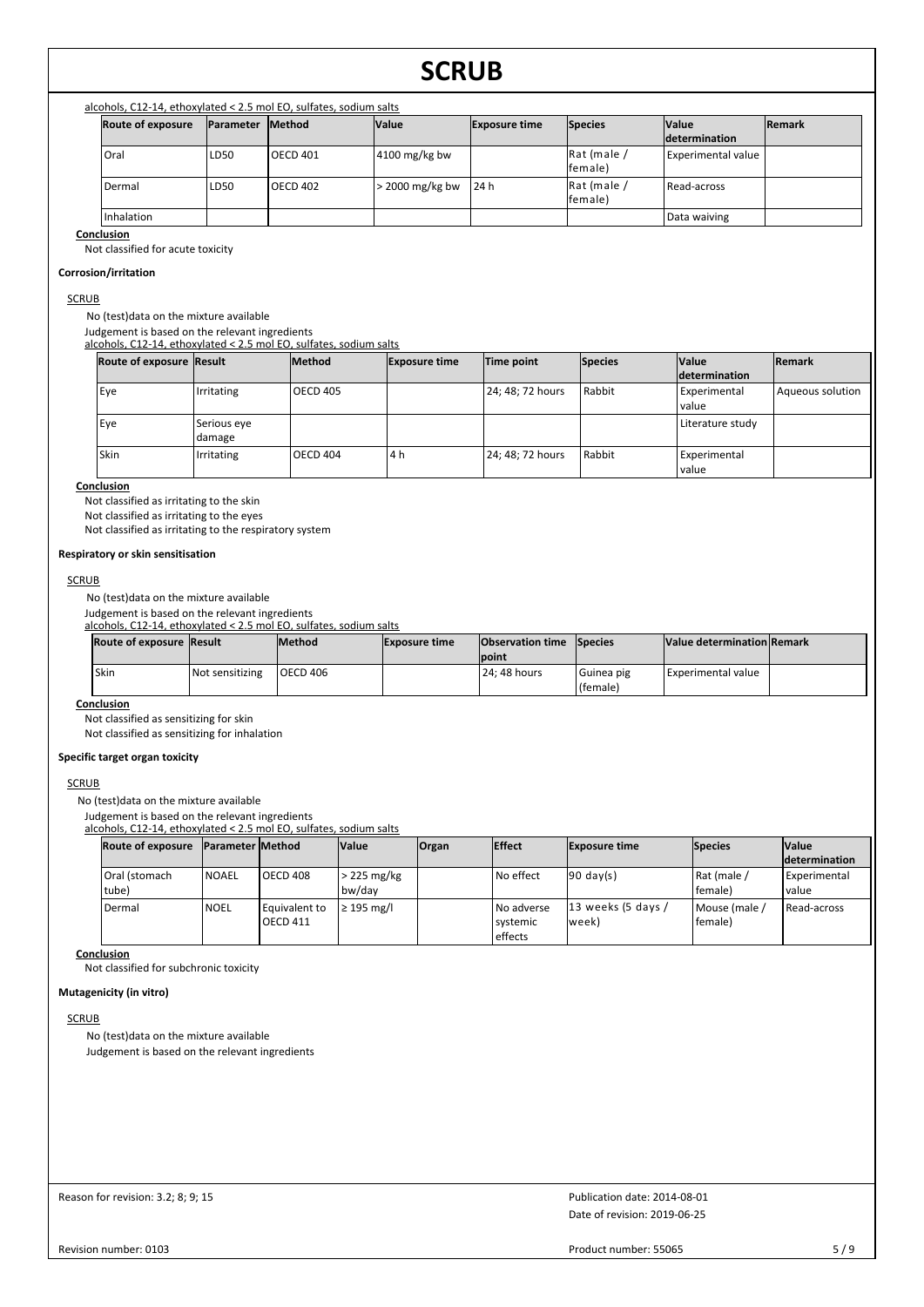alcohols, C12-14, ethoxylated < 2.5 mol EO, sulfates, sodium salts

| <b>Result</b>                                                                        | <b>Method</b>          | Test substrate                   | <b>Effect</b> | Value determination | <b>Remark</b> |  |  |  |
|--------------------------------------------------------------------------------------|------------------------|----------------------------------|---------------|---------------------|---------------|--|--|--|
| Negative with metabolic<br>activation, negative<br>without metabolic<br>l activation | Equivalent to OECD 471 | Bacteria (S.typhimurium)         | No effect     | Experimental value  |               |  |  |  |
| Negative with metabolic<br>activation, negative<br>without metabolic<br>activation   | <b>OECD 476</b>        | Mouse (lymphoma L5178Y<br>cells) | No effect     | Experimental value  |               |  |  |  |

#### **Conclusion**

Not classified for mutagenic or genotoxic toxicity

#### **Mutagenicity (in vivo)**

#### **SCRUB**

No (test)data on the mixture available

Judgement is based on the relevant ingredients

| d < 2.5 mol EO. sulfates. sodium salts<br>alcohols. C12-14.<br>. ethoxvlated · |                |                      |                       |       |                     |  |  |  |
|--------------------------------------------------------------------------------|----------------|----------------------|-----------------------|-------|---------------------|--|--|--|
| Result                                                                         | <b>IMethod</b> | <b>Exposure time</b> | <b>Test substrate</b> | Organ | Value determination |  |  |  |

| inesuit  | nvietnoù            | ILXDOSUI E UIIIE | Trest substrate               | <b>IOIKAII</b>       | <b>IVAILLE GELEMINIALION</b> |
|----------|---------------------|------------------|-------------------------------|----------------------|------------------------------|
| Negative | OECD<br><b>A 75</b> |                  | ' female)<br>(male<br>. Mouse | <b>I</b> Bone marrow | Experimental<br>' value      |
| .        |                     |                  |                               |                      |                              |

#### **Conclusion**

Not classified for mutagenic or genotoxic toxicity

# **Carcinogenicity**

#### **SCRUB**

No (test)data on the mixture available

Judgement is based on the relevant ingredients alcohols, C12-14, ethoxylated < 2.5 mol EO, sulfates, sodium salts

| <b>Route of</b><br>exposure | <b>Parameter</b> | <b>IMethod</b> | <b>Value</b> | <b>Exposure time</b> | <b>Species</b> | <b>Effect</b> | <b>Organ</b> | <i><b>Value</b></i><br><b>Idetermination</b> |
|-----------------------------|------------------|----------------|--------------|----------------------|----------------|---------------|--------------|----------------------------------------------|
| Unknown                     |                  |                |              |                      |                |               |              | Data waiving                                 |

**Conclusion** Not classified for carcinogenicity

#### **Reproductive toxicity**

### **SCRUB**

No (test)data on the mixture available

Judgement is based on the relevant ingredients alcohols, C12-14, ethoxylated < 2.5 mol EO, sulfates, sodium salts

|                        | <b>IParameter</b> | <b>Method</b>             | <b>Value</b>                                | <b>Exposure time</b> | <b>Species</b>         | <b>Effect</b> | <b>Organ</b> | <b>Value</b>          |
|------------------------|-------------------|---------------------------|---------------------------------------------|----------------------|------------------------|---------------|--------------|-----------------------|
|                        |                   |                           |                                             |                      |                        |               |              | <b>Idetermination</b> |
| Developmental toxicity | <b>INOAEL</b>     | <b>OECD 414</b>           | >1000<br>mg/kg<br>bw/day                    | $10 \text{ day(s)}$  | Rat                    | No effect     |              | Experimental<br>value |
| Maternal toxicity      | <b>NOAEL</b>      | OECD 414                  | >1000<br>mg/kg<br>bw/day                    | $10 \text{ day(s)}$  | Rat                    | No effect     |              | Experimental<br>value |
| Effects on fertility   | <b>NOAEL</b>      | Equivalent to<br>OECD 416 | $300 \frac{\text{mg}}{\text{kg}}$<br>bw/day |                      | Rat (male /<br>female) | No effect     |              | Experimental<br>value |

#### **Conclusion**

Not classified for reprotoxic or developmental toxicity

#### **Toxicity other effects**

#### **SCRUB**

No (test)data on the mixture available

#### **Chronic effects from short and long-term exposure**

**SCRUB** 

No effects known.

# SECTION 12: Ecological information

# **12.1. Toxicity**

#### **SCRUB**

No (test)data on the mixture available

Judgement of the mixture is based on the relevant ingredients

Reason for revision: 3.2; 8; 9; 15

Revision number: 0103

Date of revision: 2019-06-25 Publication date: 2014-08-01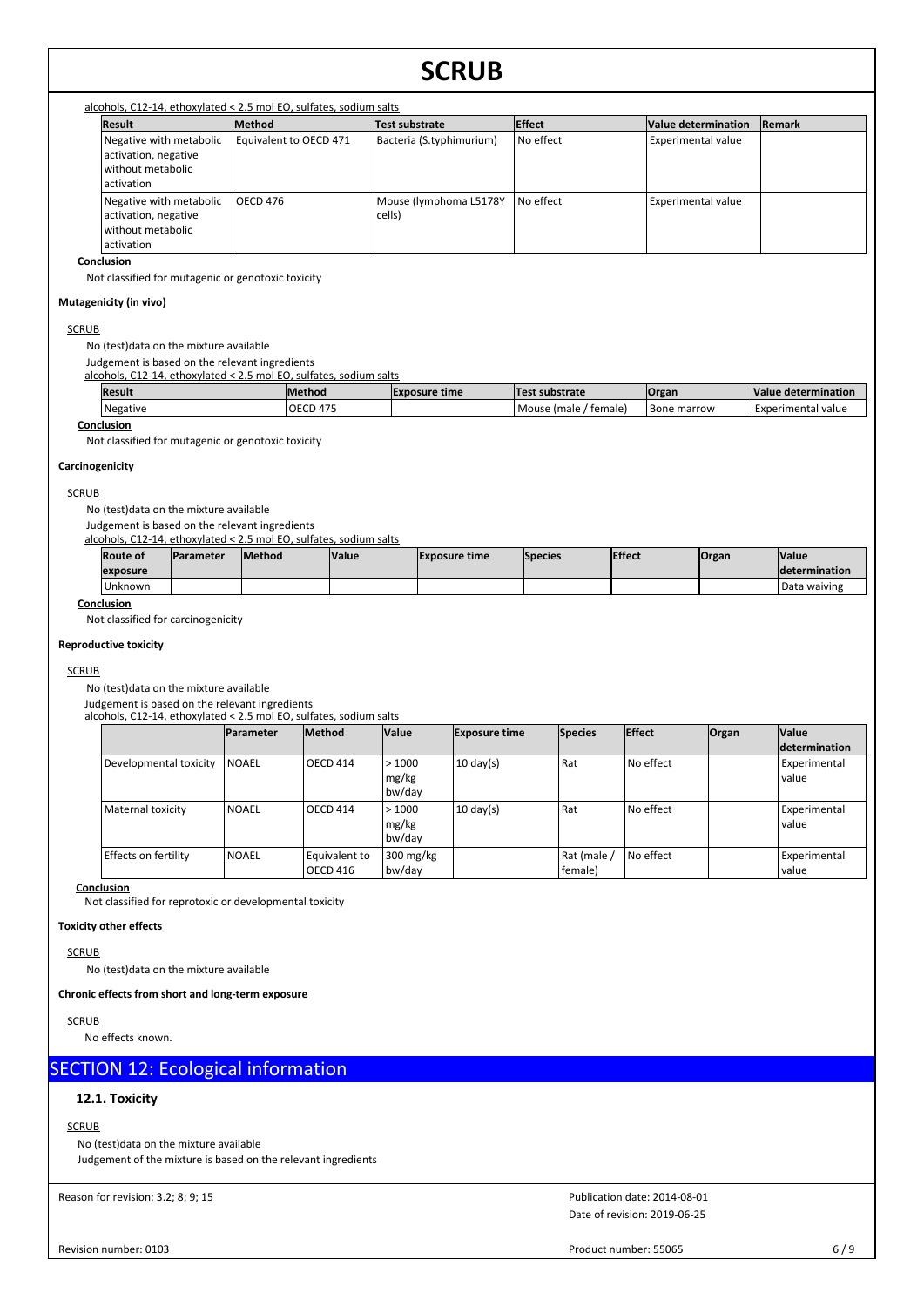|                                            | <b>Parameter</b> | Method                           | Value               | <b>Duration</b>     | <b>Species</b>             | <b>Test design</b>         | Fresh/salt<br>water         | Value determination          |
|--------------------------------------------|------------------|----------------------------------|---------------------|---------------------|----------------------------|----------------------------|-----------------------------|------------------------------|
| Acute toxicity fishes                      | <b>LC50</b>      | <b>OECD 203</b>                  | $7.1 \text{ mg/l}$  | 96 h                | Brachydanio<br>rerio       | Flow-<br>through<br>system | Fresh water                 | Experimental value;<br>GLP   |
| Acute toxicity crustacea                   | <b>EC50</b>      | <b>OECD 202</b>                  | 7.4 mg/l            | 48h                 | Daphnia magna              |                            | Static system   Fresh water | Experimental value;<br>GLP   |
| Toxicity algae and other<br>aquatic plants | ErC50            | <b>OECD 201</b>                  | $27.7 \text{ mg/l}$ | 72 h                | Desmodesmus<br>subspicatus |                            | Static system   Fresh water | Experimental value;<br>GLP   |
|                                            | <b>NOEC</b>      | <b>OECD 201</b>                  | $0.95$ mg/l         | 72 h                | Desmodesmus<br>subspicatus |                            | Static system   Fresh water | Experimental value;<br>GLP   |
| Long-term toxicity fish                    | <b>NOEC</b>      | <b>OECD 204</b>                  | $0.2$ mg/l          | $28 \text{ day}(s)$ | Oncorhynchus<br>mykiss     | Flow-<br>through<br>system | Fresh water                 | Experimental value;<br>GLP   |
| Long-term toxicity aquatic<br>crustacea    | <b>NOEC</b>      | Equivalent to<br><b>OECD 211</b> | $0.27$ mg/l         | $21 \text{ day}(s)$ | Daphnia magna              | Flow-<br>through<br>system | Fresh water                 | Read-across;<br>Reproduction |
| Toxicity aquatic micro-<br>organisms       | <b>EC50</b>      | DIN 38412-8                      | $> 10 \text{ g/l}$  | 16h                 | Pseudomonas<br>putida      |                            | Static system   Fresh water | Experimental value;<br>GLP   |
|                                            | Parameter        | Method                           |                     | <b>Value</b>        | Duration                   | <b>Species</b>             |                             | Value determination          |
| Toxicity soil macro-organisms              | <b>EC50</b>      | <b>OECD 222</b>                  |                     | > 750 mg/kg soil dw | $56 \text{ day(s)}$        |                            | Eisenia fetida              | Experimental value           |

#### **Conclusion**

Not classified as dangerous for the environment according to the criteria of Regulation (EC) No 1272/2008

# **12.2. Persistence and degradability**

alcohols, C12-14, ethoxylated < 2.5 mol EO, sulfates, sodium salts

| <b>Biodegradation water</b> |            |                 |                           |
|-----------------------------|------------|-----------------|---------------------------|
| <b>Method</b>               | Value      | <b>Duration</b> | Value determination       |
| <b>IEU Method C.4</b>       | 100 %: GLP | 128 day(s)      | <b>Experimental value</b> |

#### **Conclusion**

The surfactant(s) is/are biodegradable according to Regulation (EC) No 648/2004

## **12.3. Bioaccumulative potential**

# **SCRUB**

|--|--|--|

| Method | <b>Remark</b>                           | <b>Value</b> | mperature | <b>Value</b><br>e determination ! |
|--------|-----------------------------------------|--------------|-----------|-----------------------------------|
|        | <b>Not</b><br>(mixture)<br>: applicable |              |           |                                   |

alcohols, C12-14, ethoxylated < 2.5 mol EO, sulfates, sodium salts

#### **Log Kow**

| 220<br>$\sim$ $\sim$ $\sim$ | <b>Methoo</b>      | Remark | <b>Value</b> | mperaturr | <b>Nalue</b><br>ermination<br>' Getel |
|-----------------------------|--------------------|--------|--------------|-----------|---------------------------------------|
| . .                         | <b>OECD</b><br>دعد |        | − IO.∴       | 14.J      | Experimental value                    |

# **Conclusion**

Contains bioaccumulative component(s)

### **12.4. Mobility in soil**

alcohols, C12-14, ethoxylated < 2.5 mol EO, sulfates, sodium salts

|                      | $\cdot$       |                      |                       |                  |               |                      |                        |  |                     |  |
|----------------------|---------------|----------------------|-----------------------|------------------|---------------|----------------------|------------------------|--|---------------------|--|
| Parameter            |               |                      |                       |                  | <b>Method</b> |                      | <b>Value</b>           |  | Value determination |  |
| log Koc              |               |                      |                       | <b>l</b> Other   |               |                      | 0.34                   |  | <b>IQSAR</b>        |  |
| Percent distribution |               |                      |                       |                  |               |                      |                        |  |                     |  |
|                      | <b>Method</b> | <b>IFraction air</b> | <b>Fraction biota</b> | <b>IFraction</b> |               | <b>Fraction soil</b> | <b>IFraction water</b> |  | Value determination |  |

|              |               |                                             | <b>Isediment</b>                                       |                                         |                        |                              |
|--------------|---------------|---------------------------------------------|--------------------------------------------------------|-----------------------------------------|------------------------|------------------------------|
| Mackay level | 0.000000004 % | ົ <u>ດດ</u> ∩007 %<br>റററ<br>7ο<br>$\cdots$ | <b>0150 %</b><br>10.1<br>$\overline{\phantom{a}}$<br>. | .01500<br>$\sim$<br>.ടെ<br>IV.U<br>- 70 | 100 <sup>c</sup><br>70 | .,<br>ICalculated<br>l value |
|              |               |                                             |                                                        |                                         |                        |                              |

#### **Conclusion**

Contains component(s) with potential for mobility in the soil

#### **12.5. Results of PBT and vPvB assessment**

Due to insufficient data no statement can be made whether the component(s) fulfil(s) the criteria of PBT and vPvB according to Annex XIII of Regulation (EC) No 1907/2006.

#### **12.6. Other adverse effects**

# **SCRUB**

# **Fluorinated greenhouse gases (Regulation (EU) No 517/2014)**

None of the known components is included in the list of fluorinated greenhouse gases (Regulation (EU) No 517/2014)

# **Ozone-depleting potential (ODP)**

Reason for revision: 3.2; 8; 9; 15

Date of revision: 2019-06-25 Publication date: 2014-08-01

**Method Value Duration Value determination**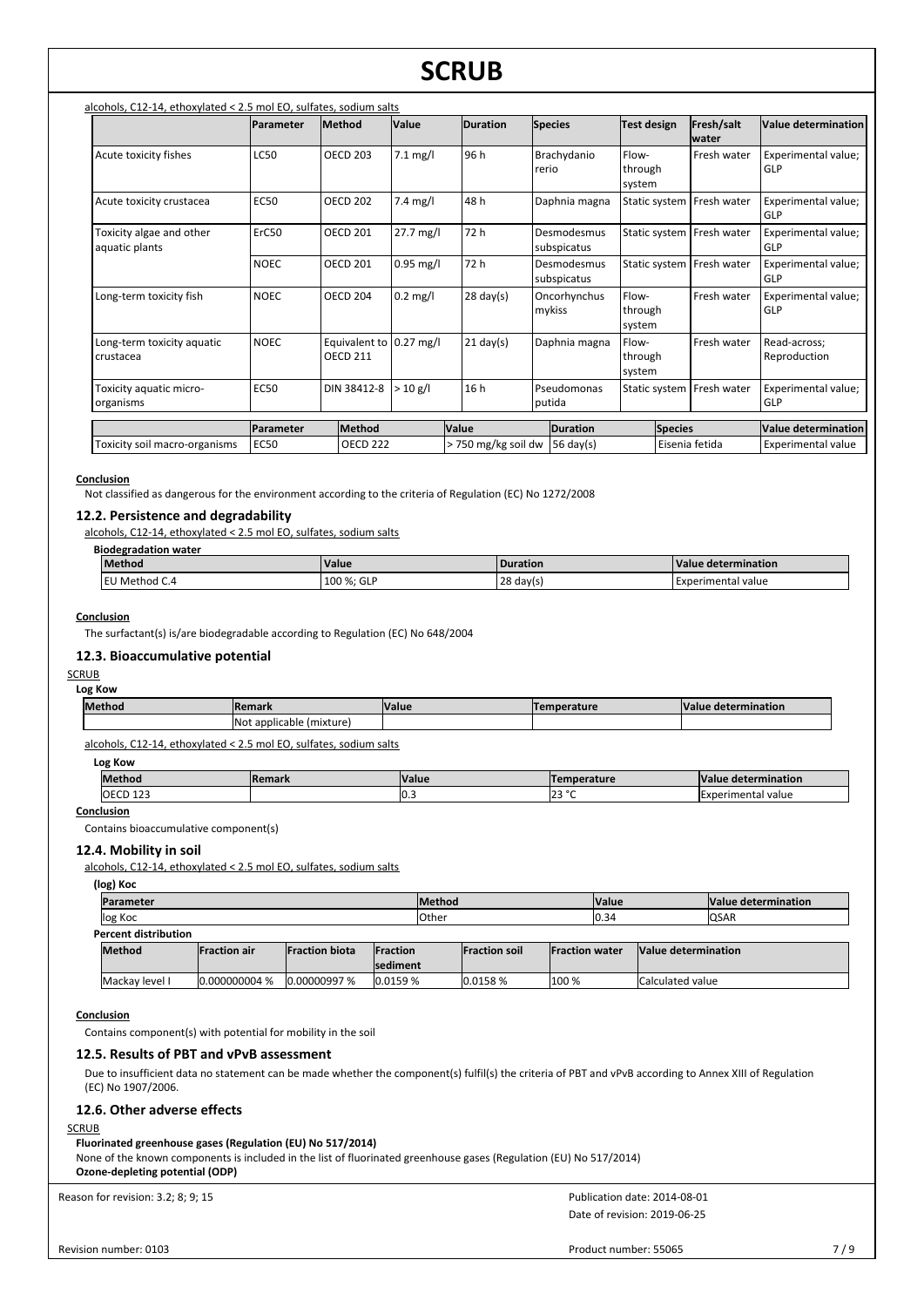Not classified as dangerous for the ozone layer (Regulation (EC) No 1005/2009)

# SECTION 13: Disposal considerations

The information in this section is a general description. If applicable and available, exposure scenarios are attached in annex. Always use the relevant exposure scenarios that correspond to your identified use.

## **13.1. Waste treatment methods**

#### **13.1.1 Provisions relating to waste**

## **European Union**

Can be considered as non hazardous waste according to Directive 2008/98/EC, as amended by Regulation (EU) No 1357/2014 and Regulation (EU) No 2017/997.

Waste material code (Directive 2008/98/EC, Decision 2000/0532/EC).

20 01 30 (separately collected fractions (except 15 01): detergents other than those mentioned in 20 01 29). Depending on branch of industry and production process, also other waste codes may be applicable.

#### **13.1.2 Disposal methods**

Neutralize. Remove waste in accordance with local and/or national regulations. Treat using the best available techniques before discharge into drains or the aquatic environment.

#### **13.1.3 Packaging/Container**

No data available

# SECTION 14: Transport information

## **Road (ADR), Rail (RID), Inland waterways (ADN), Sea (IMDG/IMSBC), Air (ICAO-TI/IATA-DGR)**

14.1. UN number

| Transport                                                                | Not subject                             |  |
|--------------------------------------------------------------------------|-----------------------------------------|--|
| 14.2. UN proper shipping name                                            |                                         |  |
| 14.3. Transport hazard class(es)                                         |                                         |  |
| Hazard identification number                                             |                                         |  |
| <b>Class</b>                                                             |                                         |  |
| Classification code                                                      |                                         |  |
| 14.4. Packing group                                                      |                                         |  |
| Packing group                                                            |                                         |  |
| Labels                                                                   |                                         |  |
| 14.5. Environmental hazards                                              |                                         |  |
| Environmentally hazardous substance mark                                 | <b>no</b>                               |  |
| 14.6. Special precautions for user                                       |                                         |  |
| Special provisions                                                       |                                         |  |
| Limited quantities                                                       |                                         |  |
| 14.7. Transport in bulk according to Annex II of Marpol and the IBC Code |                                         |  |
| Annex II of MARPOL 73/78                                                 | Not applicable, based on available data |  |
|                                                                          |                                         |  |

# SECTION 15: Regulatory information

## 15.1. Safety, health and environmental regulations/legislation specific for the substance or mixture

## **European legislation:**

VOC content Directive 2010/75/EU

| <b>VOC content</b> | Remark |
|--------------------|--------|
| 0.498 %            |        |
| $6.219$ $g/I$      |        |

Ingredients according to Regulation (EC) No 648/2004 and amendments

<5% anionic surfactants, <5% non-ionic surfactants, <5% soap, perfumes, geraniol, citronellol, limonene, tetramethylol acetylenediurea

## **National legislation Belgium**

**SCRUB** 

No data available

#### **National legislation The Netherlands SCRUB**

| Waterbezwaarlijkheid | B (4); Algemene Beoordelingsmethodiek (ABM) |  |
|----------------------|---------------------------------------------|--|
|----------------------|---------------------------------------------|--|

## **National legislation France**

**SCRUB** No data available

# **National legislation Germany**

#### **SCRUB**

| <b>WGK</b><br>1: Verordnung über Anlagen zum Umgang mit wassergefährdenden Stoffen (AwSV) - 18. April 2017 |         |  |  |  |
|------------------------------------------------------------------------------------------------------------|---------|--|--|--|
| alcohols, C12-14, ethoxylated < 2.5 mol EO, sulfates, sodium salts                                         |         |  |  |  |
| <b>TA-Luft</b>                                                                                             | ے . ۔ ۔ |  |  |  |
|                                                                                                            |         |  |  |  |

#### **National legislation United Kingdom** SCRUB

Reason for revision: 3.2; 8; 9; 15

Date of revision: 2019-06-25 Publication date: 2014-08-01